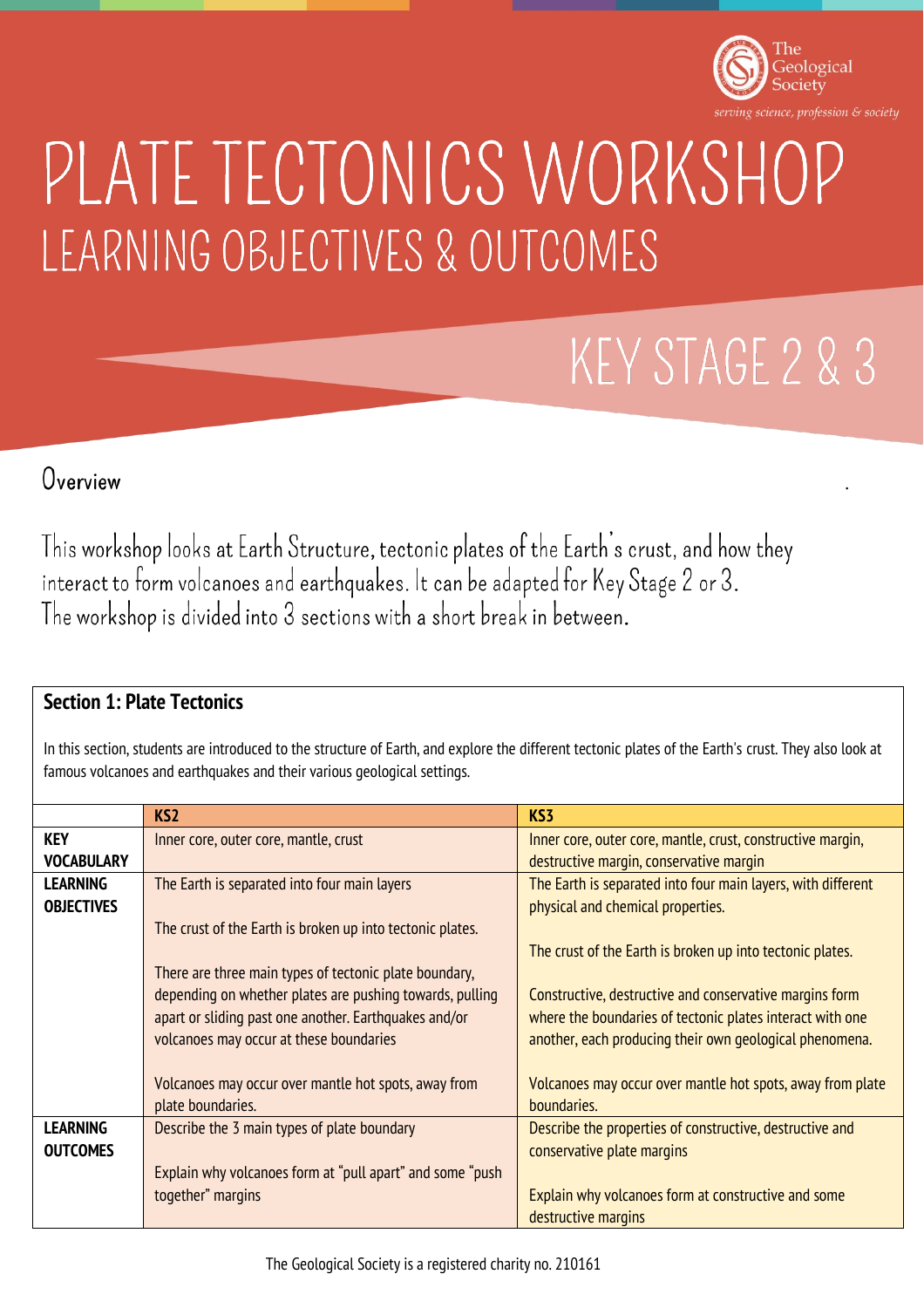

| <b>NATIONAL</b><br><b>CURRICULUM</b>                                                                                                                                                                                                                                                                                                                             | Explain why large earthquakes occur at "push together"<br>and "slide past" margins.<br>• Describe and understand key aspects of: physical<br>geography, including: mountains, volcanoes and                                                                                                                                                                                                                                                                                                                                            | Explain why large earthquakes occur at conservative and<br>destructive margins<br>• Pupils should be taught about: the composition of the<br>Earth, the structure of the Earth, the rock cycle and                                                                                                                                                                   |  |
|------------------------------------------------------------------------------------------------------------------------------------------------------------------------------------------------------------------------------------------------------------------------------------------------------------------------------------------------------------------|----------------------------------------------------------------------------------------------------------------------------------------------------------------------------------------------------------------------------------------------------------------------------------------------------------------------------------------------------------------------------------------------------------------------------------------------------------------------------------------------------------------------------------------|----------------------------------------------------------------------------------------------------------------------------------------------------------------------------------------------------------------------------------------------------------------------------------------------------------------------------------------------------------------------|--|
|                                                                                                                                                                                                                                                                                                                                                                  | earthquakes<br>• Use maps, atlases, globes and digital/computer<br>mapping to locate countries and describe features<br>studied                                                                                                                                                                                                                                                                                                                                                                                                        | the formation of igneous rocks.<br>• Understand the key processes in physical geography<br>relating to: geological timescales and plate<br>tectonics; rocks; weather and climate                                                                                                                                                                                     |  |
| <b>Section 2: Volcanoes</b><br>In this section, students explore volcanoes: What are they, how do they form, and what makes them explosive! In an experiment designed to<br>test liquid viscosity, students predict how the viscosity of lava affects a volcano's shape and eruption type, before considering the hazards<br>posed by different types of volcano |                                                                                                                                                                                                                                                                                                                                                                                                                                                                                                                                        |                                                                                                                                                                                                                                                                                                                                                                      |  |
| <b>KEY</b><br><b>VOCABULARY</b>                                                                                                                                                                                                                                                                                                                                  | Magma, Lava, Igneous, Shield Volcano, Stratovolcano                                                                                                                                                                                                                                                                                                                                                                                                                                                                                    | Magma, Lava, Igneous, Shield volcano, Stratovolcano, Viscous                                                                                                                                                                                                                                                                                                         |  |
| <b>LEARNING</b><br><b>OBJECTIVES</b>                                                                                                                                                                                                                                                                                                                             | Volcanoes produce differing lava types, depending on their<br>geological setting.<br>Lava types influence the shape and explosiveness of a<br>volcano.                                                                                                                                                                                                                                                                                                                                                                                 | Volcanoes produce differing lava types, depending on their<br>geological setting<br>Lava types influence the shape and explosiveness of a<br>volcano.                                                                                                                                                                                                                |  |
|                                                                                                                                                                                                                                                                                                                                                                  |                                                                                                                                                                                                                                                                                                                                                                                                                                                                                                                                        | Lava type is dictated by its chemical composition, which in<br>turn produces different rock types when cooled.                                                                                                                                                                                                                                                       |  |
| <b>LEARNING</b><br><b>OUTCOMES</b>                                                                                                                                                                                                                                                                                                                               | Describe how lava type influences the shape/profile of a<br>volcano.<br>Name 1-2 examples of shield volcanoes and<br>stratovolcanoes                                                                                                                                                                                                                                                                                                                                                                                                   | Describe how lava type influences the shape/profile of a<br>volcano.<br>Name 1-2 examples of shield volcanoes and stratovolcanoes<br>Describe some of the hazards to humans associated with<br>volcanic activity                                                                                                                                                     |  |
| <b>NATIONAL</b><br><b>CURRICULUM</b>                                                                                                                                                                                                                                                                                                                             | • Pupils should be taught to: compare and group<br>together different kinds of rocks on the basis of<br>their appearance and simple physical properties<br>• Observe that some materials change state when<br>they are heated or cooled, and measure or<br>research the temperature at which this happens<br>in degrees Celsius (°C)<br>• Pupils might work scientifically by: observing rocks,<br>using a hand lens or microscope to help them to<br>identify and classify rocks according to whether<br>they have grains or crystals | • Develop contextual knowledge of the location of<br>globally significant places<br>• Communicate geographical information in a variety of<br>ways, including through maps, numerical and<br>quantitative skills and writing at length<br>• Pupils should be taught about: pressure in liquids,<br>increasing with depth; upthrust effects, floating and<br>sinking. |  |